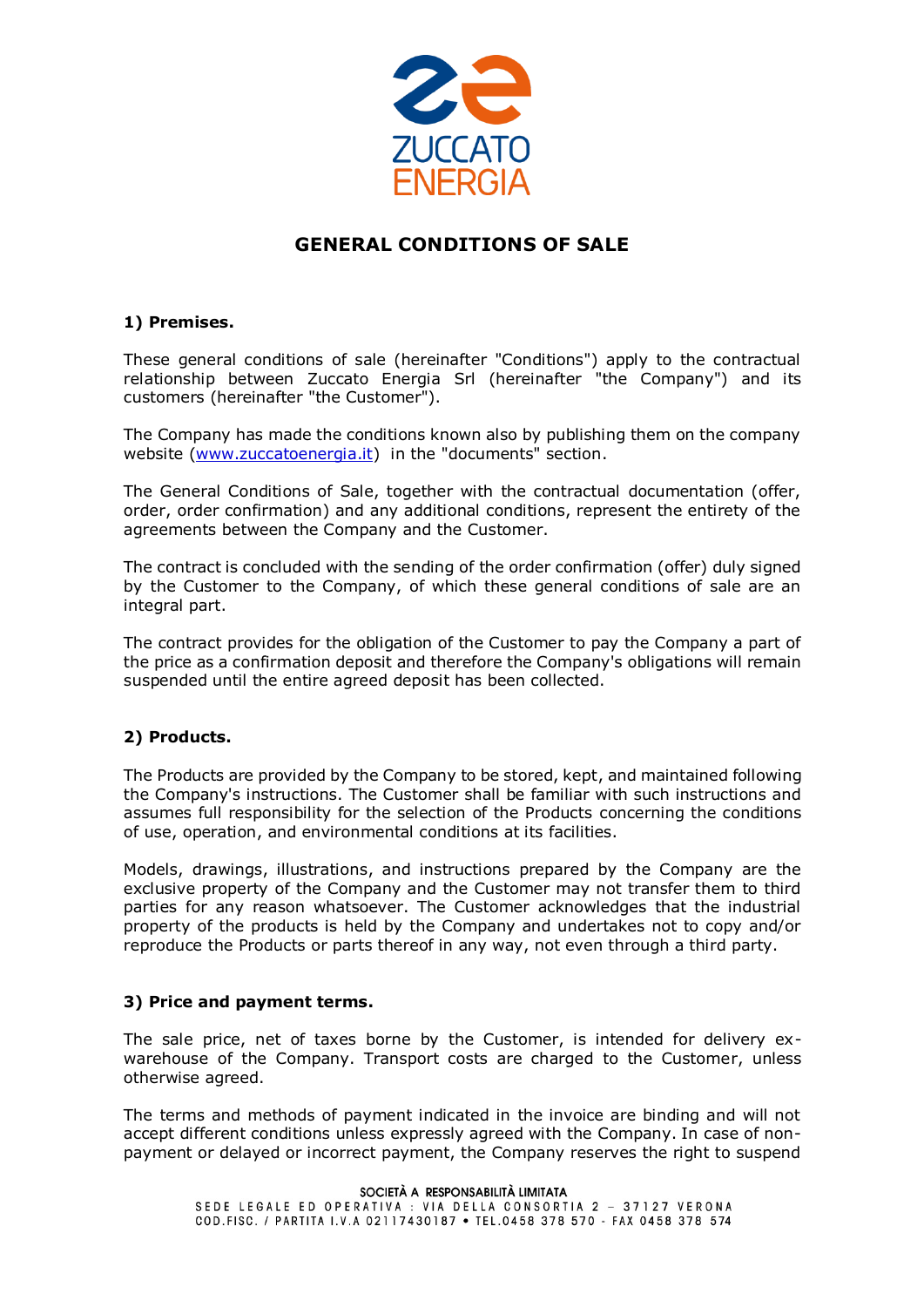

and/or cancel the supplies being shipped and any other order already confirmed. In the case of payment by installments, in the event of non-payment or late or incorrect payment of even just one installment, the Customer will lose the benefit of the term and the Company may demand full payment of the remaining amount due to it.

The Company considers valid only payments made through a bank. In any case, no person is authorized to receive payments on behalf of the Company, with the expectation for those who have a specific and explicit mandate.

It is expressly excluded the possibility for the Customer to suspend the payment of any amounts due to the Company based on alleged or actual claims for any reason. Therefore, in the event of disputes, even judicial, arising between the parties, the customer must first fulfill its obligations.

In any case of delay concerning the terms of payment agreed upon, interest calculated based on Legislative Decree no. 231 of 9 October 2002 will accrue in favor of the Company, without the need for a formal notice. This is without prejudice to any further or different right of the Company.

#### **4) Sale with reservation of title in case of payment in installments of the price.**

In case of payment in installments of the purchase price, the sale of the Products is understood to be with reservation of ownership in favor of the Company, according to art. 1523 and following the Civil Code. The Customer, therefore acquires ownership of the Products upon payment of the last installment of the price but assumes the risks from the moment of delivery. In the case of payment by installments of the price, the Customer shall not be entitled to any compensation for any damages, of whatever nature, suffered before the transfer of ownership in its favor.

# **5) Delivery.**

Unless expressly agreed otherwise, delivery of the Products to the Customer, packaged according to custom, is intended Ex Works. It is understood to be made when the goods leave the Company's premises to be shipped (by the Company's trusted courier in the name and on behalf of the customer).

The risks pass to the Customer at the moment of delivery of the goods to the first carrier, at the Company's plant.

In case the Customer organizes the transport for the withdrawal of the goods, the Company will provide the notice of ready goods by e-mail. After fifteen days from the date of notice of ready goods, the delivery is considered to be made regardless of the actual withdrawal by the customer, and the Company, at its sole discretion, may proceed with the billing of the goods. Moreover, the Company reserves the right to subordinate the release of the goods to the payment of an indemnity, for the expenses of custody of the goods, amounting to 150.00 euros for each day of downtime.

The Company's liability shall cease upon notice that the goods are ready.

Without prejudice to the Company's right to suspend any activity in the event of nonpayment or late payment of the price, as provided for in art. 3 above, as well as the provisions of art. 10 regarding the limitation of liability, failure to comply with the delivery terms indicated in the order confirmation, will give the Customer the right to request a price reduction of 150.00 (one hundred and fifty) euros for each day of delayed delivery up to a maximum of 20,000.00 (twenty thousand) euros; this amount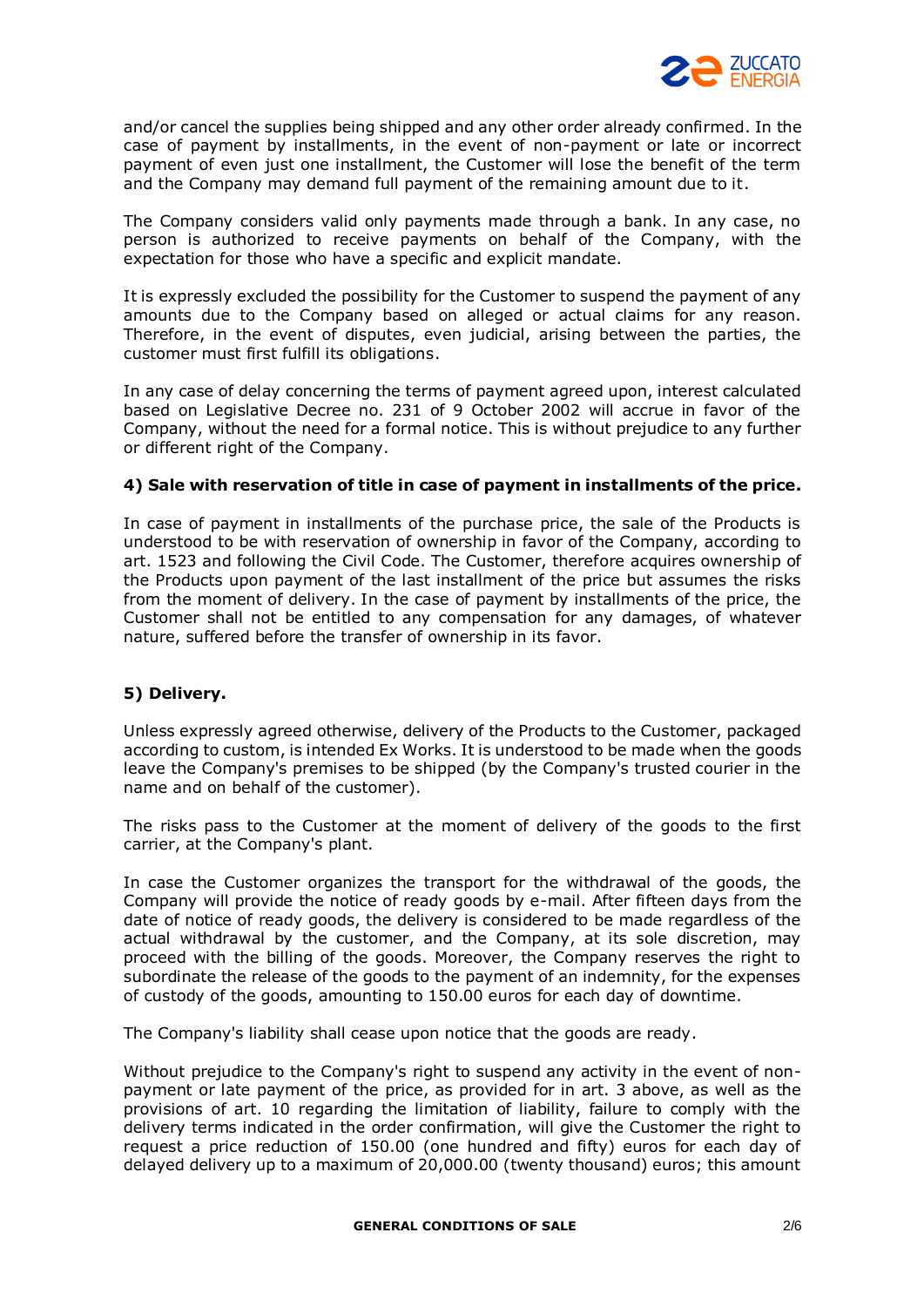

will be deducted from the last payment installment. The Customer's right to cancel the order is expressly excluded.

The customer upon receipt of the goods will be required to verify the status and, in case of damage and/or apparent defects, to submit a timely complaint directly to the carrier and/or shipper by making specific written reservations on the transport document. The Company does not accept complaints relating to lack of products inside the packaging if not noted in writing on the transport document. Claims are accepted no later than 8 (eight) days from the date of delivery, detectable from the transport document and, must clearly state the object of the complaint.

The Company does not accept returns of material except in the following cases: technical non-compliance, malfunctions, non-conformity between what was ordered and received. In any case, the return must be previously authorized by the Company.

# **6) Warranties and Liability.**

The Company guarantees that at the time of delivery the products are free of defects in material or workmanship and conform to the characteristics required and verified in contradiction with the Customer during the Functional Test carried out at the Company's test area. Without prejudice to the Customer's compliance with the process data provided for in point D) of the offer, the Company guarantees the products for 12 (twelve) months from their delivery also through the monitoring of the same remotely through a special internet connection that the Customer agrees to allow for the duration of the warranty period. In the absence of remote connection, the Customer undertakes to constantly monitor (24 hours a day) the products for the entire warranty period and, if necessary, to remove the installed products and transport them to the Zuccato Energia factory at its care and expense. Any claim of the Customer for defects of the products or differences between the ordered products and the delivered products must be sent in writing by registered letter with return receipt or by PEC within 8 (eight) days from the discovery and, in any case, within one year from the delivery of the products. The Company, when it recognizes the existence of the defect promptly reported, is obliged, with the express exclusion of any other right of the customer, to restore and/or replace defective products. In case of replacement, the Company will invoice the replacement products and issue a credit note against the return of the defective product. It is excluded any right of the customer to compensation for any damages suffered as a result of defects or product defects.

Products installed or used or stored in a manner inconsistent with the Company's instructions, or that have suffered accidents after delivery or have been modified by technicians not authorized by the Company and/or have suffered damage attributable solely to the Customer are excluded from any warranty. Are also expressly excluded from any warranty all electrical equipment for which a functional test is provided at start-up. In the aforementioned cases of exclusion, any technical intervention of restoration/repair will be regularly invoiced by the Company.

#### **7) Functional testing performed at the company's test area.**

The functional test is carried out between the Customer and the Company in the latter's plant; at the end of the test, both parties will sign the relative report. Any dispute concerning the operation of the product must be reported at the time of testing. Disputes of a technical nature will be resolved by an expert report from a technical expert in the specific sector on which the dispute concerns, appointed by common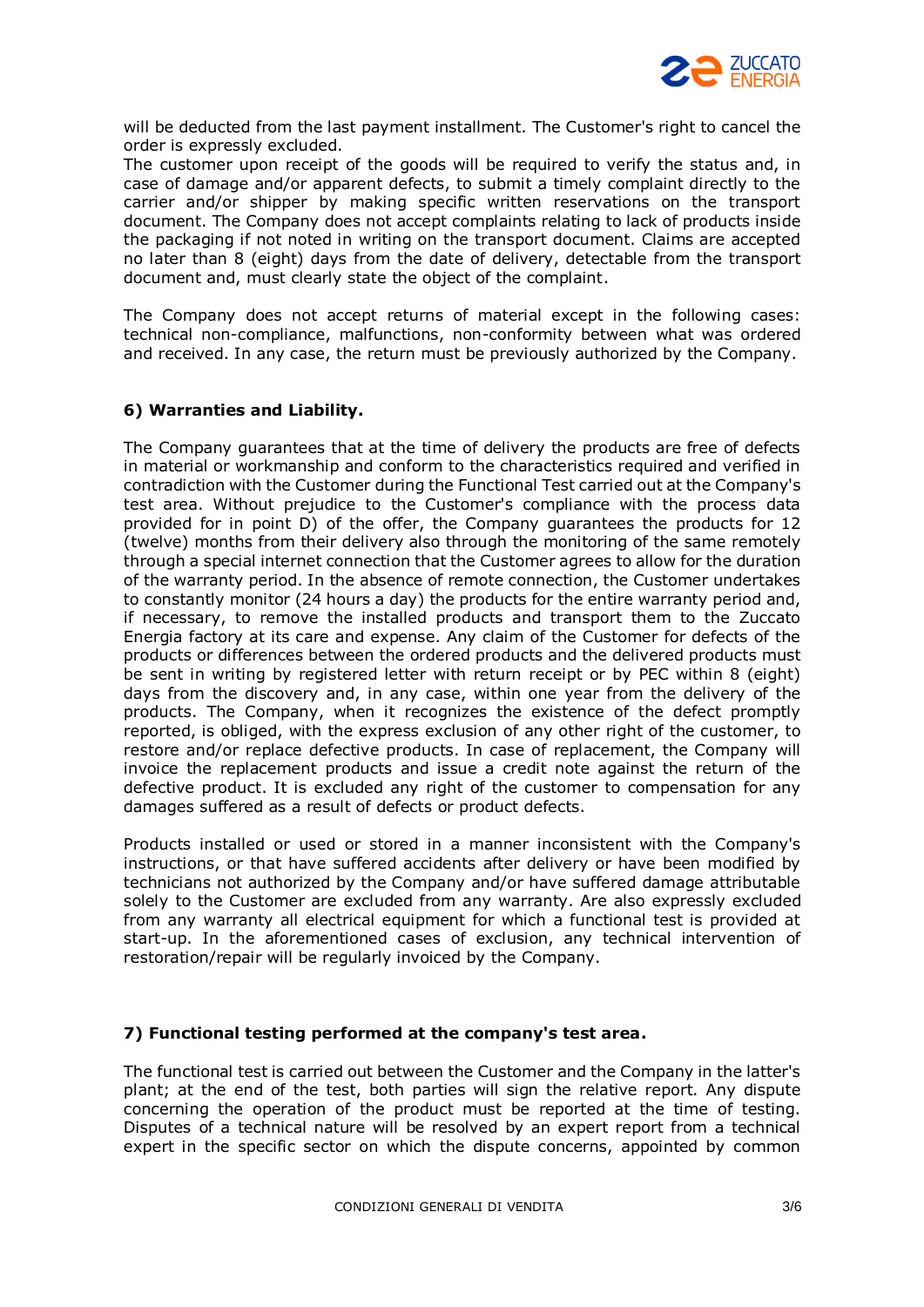

agreement between the parties or, in the event of disagreement, appointed by the Verona engineers' association.

# **8) Starting and adjusting.**

The Company is available to attend the first start-up of the Products (Start-up) at Customer's plant, without any additional cost for Customer except for airfares, transportation, board and lodging of the Zuccato Energia personnel in charge of the start-up, making available its technicians for a maximum of two outings during the commissioning and adjustment phase; the commissioning and adjustment phase is understood to be a maximum of 20 days from the first start-up. If the contract foresees the expiry of an installment payment at the time of Start-up, the date of Start-up must be agreed upon between the Customer and the Company, both parties must be present and a report will be signed to acknowledge the Start-up. In the event of disagreement between the Customer and the Company, Start-up shall be deemed to have taken place 10 (ten) days after delivery of the Products and the Company may demand payment of the installment due.

During the commissioning and adjustment phase, the Customer undertakes to make available to the Company all means and materials at its disposal to facilitate commissioning and adjustment as much as possible. The Customer is obliged to allow the Company's employees access to his plant and to coordinate the necessary workers and/or other technical personnel at his own expense to conclude the commissioning and adjustment phase as soon as possible.

If the Company finds that the requirements necessary for Start-up and/or the commissioning and adjustment phase are missing, it will immediately notify the Customer by registered letter, indicating which requirements are missing and the reasons why it has not been possible to conclude operations.

# **9) Advertisement.**

The Customer hereby consents to the dissemination, for advertising purposes only, of photographs and films of the Products installed at its plant, taken by any suitable means by the Company. For the same purpose, the Customer also agrees to allow potential customers of the Company to visit the Products installed at its plant, only if accompanied by the Company's employees and after arranging an appointment with a minimum of three working days' notice.

# **10) Limitation of liability.**

Without prejudice to what is already provided for in the previous art. 4 and 6 above and by point D) of the offer, the Company shall not be held liable to the Customer for failure or delay in the performance of its obligations arising from unforeseen circumstances or force majeure, including strikes, fires, floods, sabotage, epidemics, wars explosions or embargoes, riots, even of a local nature, lockouts, reductions in working hours, limitations on electricity consumption, stops at customs, lack of necessary raw materials on the markets, or any other cause not attributable to or beyond the control of the Company.

The standard warranty of the Company's Products replaces and excludes any other legal, conventional or customary warranty, whether express or implied. Furthermore, the Company does not assume any obligations other than those expressly provided for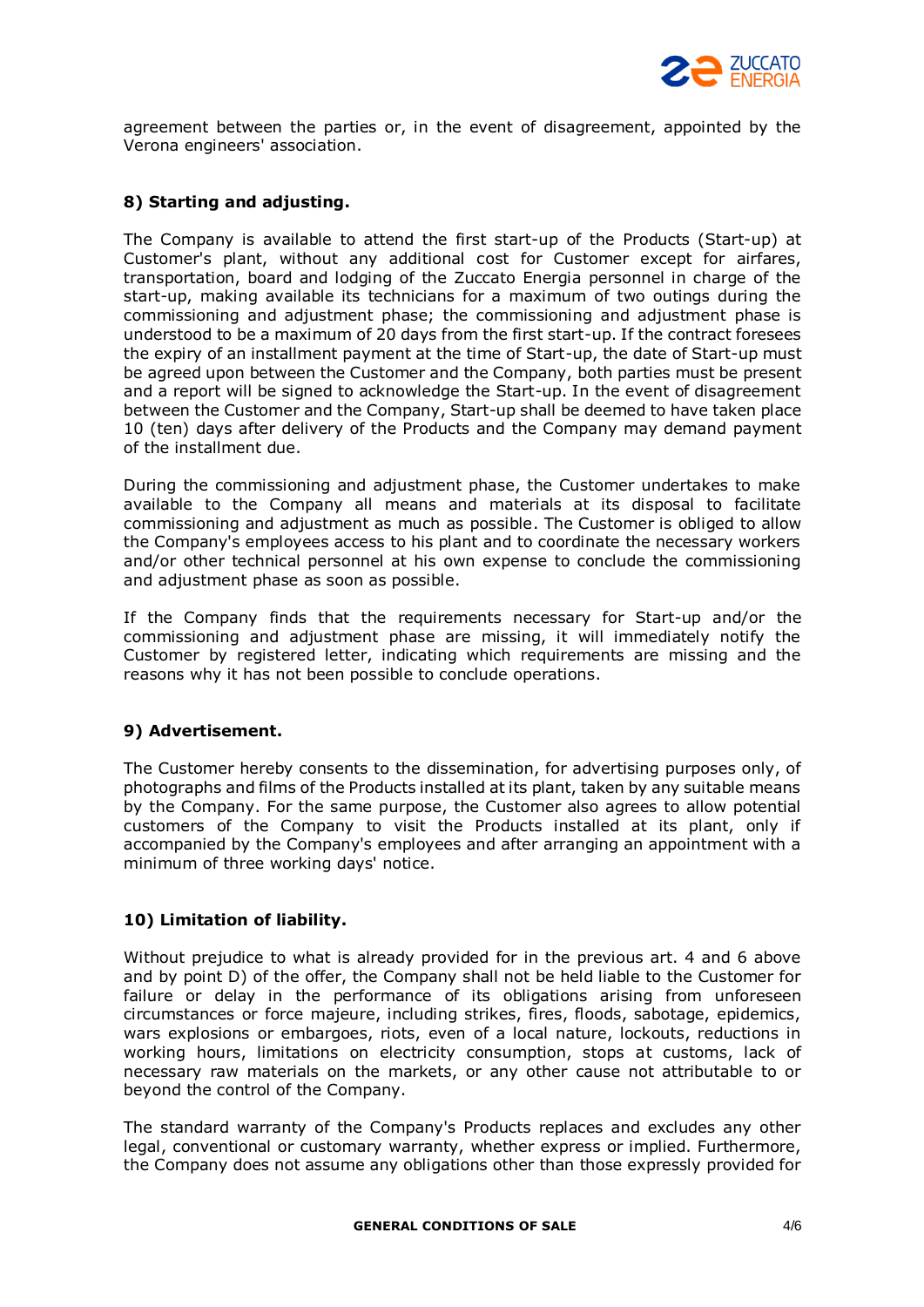

in the contract, any different and contrary provision of the law being understood as not applicable.

Except in cases of fraud or gross negligence and except as otherwise provided by mandatory rules of law, or so expressly in the order confirmation, the Company assumes no responsibility for direct and/or indirect damage of any kind suffered by the customer and/or third parties.

#### **11) Express termination clause.**

Without prejudice to any other right, the Company may terminate the contract with immediate effect, without the need for formal notice, giving notice to the customer by registered letter with acknowledgment of receipt if, before full payment of the agreed price, the customer is placed in liquidation, is declared bankrupt, or admitted to receivership, arrangement with creditors, or other insolvency procedures.

In any case of termination of the contract, in addition to the right to take possession of the Products at the Customer's expense, the Company shall also have the right to retain, as compensation for damages and as remuneration for the use of the Products, the sums already paid by the Customer in respect of the amount due, without prejudice to any greater or different rights it may have.

#### **12) Regulatory law.**

The contract will be interpreted and executed in accordance with Italian law.

# **13) Place of jurisdiction.**

For any controversy relating to the contract, the court of Verona is exclusively competent.

#### **14) General Provisions**.

The contract cancels and replaces any other previous agreement, verbal or written, that may have been made on the same subject and constitutes the full manifestation of the understandings reached between the parties.

Any modification or addition to the contract must be in writing, signed by the parties.

The Customer may not assign or otherwise transfer the contract or the rights and obligations under it to third parties without the prior written consent of the Company. The Company may assign the rights arising from the contract to third parties and the Customer gives its prior and unconditional consent to such assignment.

Any tolerance by either party of conduct of the other party that is in breach of one or more provisions of the contract shall not constitute a tacit waiver of rights arising from the provisions in respect of which the breach occurred.

Please refer to the civil code for anything not expressly regulated by these "General Conditions of Sale".